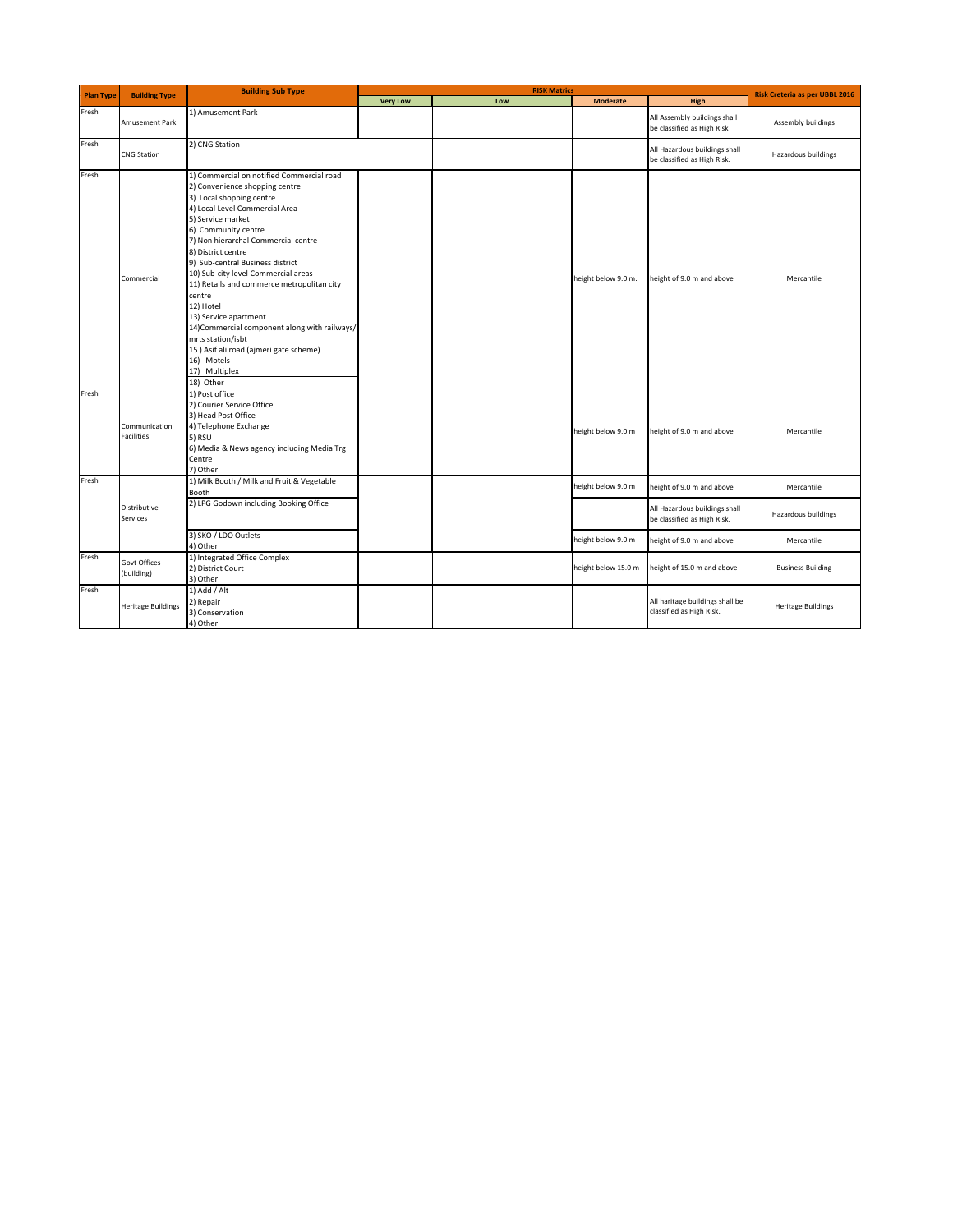| <b>Plan Type</b> | <b>Building Type</b>                            | <b>Building Sub Type</b>                                                                                                                                                                                                                                                                                                                                                                                                               | <b>RISK Matrics</b> |     |                               |                                            | Risk Creteria as per UBBL 2016 |
|------------------|-------------------------------------------------|----------------------------------------------------------------------------------------------------------------------------------------------------------------------------------------------------------------------------------------------------------------------------------------------------------------------------------------------------------------------------------------------------------------------------------------|---------------------|-----|-------------------------------|--------------------------------------------|--------------------------------|
|                  |                                                 |                                                                                                                                                                                                                                                                                                                                                                                                                                        | <b>Very Low</b>     | Low | <b>Moderate</b>               | High                                       |                                |
| Fresh            | Industrial                                      | 1)Industrial Plots<br>2) Industrial Flatted Factory<br>3) Industrial to commercial<br>4) Industrial to enhanced FAR<br>5) Industrial Shed<br>6) Industrial to grouphousing<br>7) Industrial to benquet<br>8) Other                                                                                                                                                                                                                     |                     |     | Area less than 250<br>sq.mtrs | Built up area of 250 sq.mtrs.<br>and above | <b>Industrial Buildings</b>    |
| Fresh            | Institutional -<br>Education                    | 1) Nursery school<br>2) Primary school<br>3) Sr. secondary school/ secondary school<br>4) School of mentally challenged<br>5) School for differently abled persons<br>6) Play School / Coaching Centre, Computer Trg<br>Institute, Physical Education Centre<br>7) Other                                                                                                                                                               |                     |     | Height below 9.0 m.           | Height of 9.0 m and above                  | <b>Educational Buildings</b>   |
| Fresh            | Institutional -<br>Health                       | 1) Hospital<br>2) Tertiary health care centre<br>3) Maternity Home<br>4) Nursing home<br>5) Polyclinic<br>6) Dispensary<br>7) Family welfare centre<br>8) Paediatric centre<br>9) Geriatric Centre<br>10) Diagnostic centre<br>11) Veterinary hospital for pet animals and<br>birds<br>12) Dispensary for pet animal and birds<br>13) Medical college<br>14) Nursing and paramedic institute<br>15) Veterinary institute.<br>16) Other |                     |     | Height below 9.0 m.           | Height of 9.0 m and above                  | <b>Institutional Buildings</b> |
| Fresh            | Institutional-<br><b>Higher Education</b>       | 1) Vocational training centre<br>2) General college<br>3) Professional college<br>4) University campus (10 hect and above)<br>5) college<br>6) Other                                                                                                                                                                                                                                                                                   |                     |     | height below 9.0 m            | height of 9.0 m and above                  | <b>Educational Buildings</b>   |
| Fresh            | Institutional-<br>Other community<br>facilities | 1) Old age home<br>2) Care centre for (differently abled)/mentally<br>challenged<br>3) Working women-men hostel<br>4) Adult education centre<br>5) Orphanage<br>6) Children's centre (one each)<br>7) Night shelter<br>8) Religious facilities - at neighbourhood level<br>9) Religious facilities - at sub city level in urban<br>extension<br>10) Anganwari - housing area / cluster<br>11) Services apartment<br>12) Other          |                     |     | height below 9.0 m            | height of 9.0 m and above                  | <b>Institutional Buildings</b> |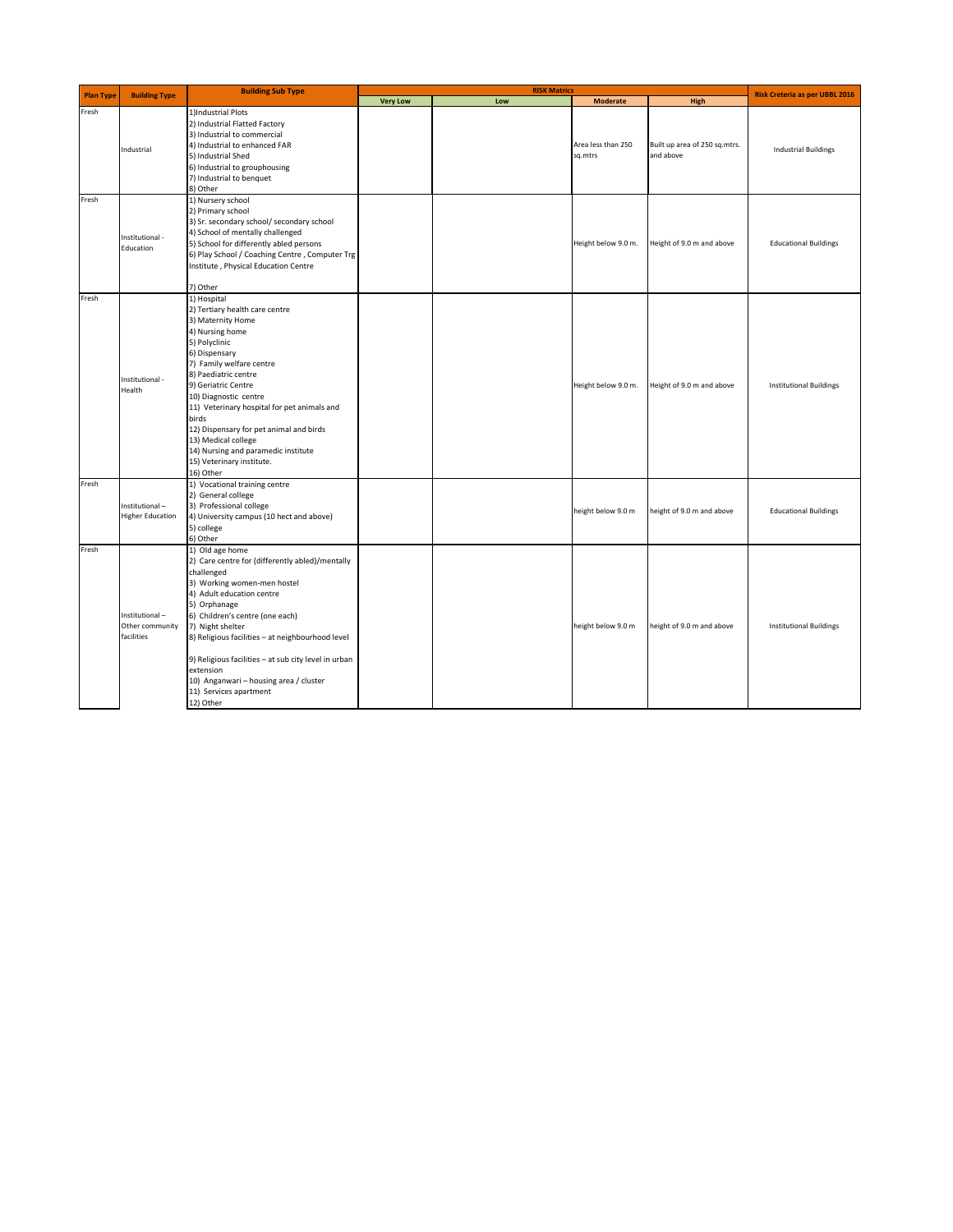| <b>Plan Type</b> | <b>Building Type</b>                       | <b>Building Sub Type</b>                                                                                                                                                                                                                                                                                    | <b>RISK Matrics</b>                                                                 |                                                                                                                      |                                                                                       |                                                              | Risk Creteria as per UBBL 2016 |
|------------------|--------------------------------------------|-------------------------------------------------------------------------------------------------------------------------------------------------------------------------------------------------------------------------------------------------------------------------------------------------------------|-------------------------------------------------------------------------------------|----------------------------------------------------------------------------------------------------------------------|---------------------------------------------------------------------------------------|--------------------------------------------------------------|--------------------------------|
|                  |                                            |                                                                                                                                                                                                                                                                                                             | <b>Very Low</b>                                                                     | Low                                                                                                                  | <b>Moderate</b>                                                                       | High                                                         |                                |
| Fresh            | Institutional -Socio<br>culture facilities | 1) Multipurpose community hall<br>2) Banquet hall<br>3) Community recreational club<br>4) Re-creational club<br>5) Auditorium, music dance and drama centre<br>6) Meditation and spiritual centre<br>7) Exhibition-cum-fair ground<br>8) Science centre<br>9) International convention centre.<br>10) Other |                                                                                     |                                                                                                                      | height below 9.0 m                                                                    | height of 9.0 m and above                                    | Assembly buildings             |
| Fresh            | <b>Irregular Plot</b>                      | <b>Text Box</b>                                                                                                                                                                                                                                                                                             |                                                                                     |                                                                                                                      |                                                                                       | All shall be classified as High<br>Risk.                     |                                |
| Fresh            | Multi purpose<br>Grounds                   | 1) Multi purpose Grounds                                                                                                                                                                                                                                                                                    |                                                                                     |                                                                                                                      |                                                                                       | All Assembly buildings shall<br>be classified as High Risk.  | Assembly buildings             |
| Fresh            | Parking                                    | 1) Bi-Level Parking for Public Buses<br>2) Multi Level Parking for Pvt Modes<br>3) Other                                                                                                                                                                                                                    |                                                                                     |                                                                                                                      | height below 9.0 m                                                                    | height of 9.0 m and above                                    | Mercantile                     |
| Fresh            | Petrol Pump                                | 1) Petrol Pump                                                                                                                                                                                                                                                                                              |                                                                                     |                                                                                                                      |                                                                                       | All Hazardous buildings shall<br>be classified as High Risk. | Hazardous buildings            |
| Fresh            | Public & semi<br>public                    | 1) PSP                                                                                                                                                                                                                                                                                                      |                                                                                     |                                                                                                                      |                                                                                       | All Assembly buildings shall<br>be classified as High Risk.  | Assembly buildings             |
| Fresh            |                                            | 1) Residential Plotted Development<br>2) Notified as Commercial<br>3) Notified as Mixed Land Use (MLU)<br>4) Village Abadi<br>5) Special Area<br>6) Unauthorized Regularized Colony<br>7) Residential Group Housing                                                                                         | Up to 105 m2 - Size<br>Below 15 m - Height<br>Residential Plotted<br>Use of premise | Above 105 m2 and up to 500 m2 - Size<br>Below 15 m - Height<br>Residential Plotted (vacant plot) - Use of<br>premise | Above 500 m2 - Size<br>Below 15 m - Height<br>Residential Plotted -<br>Use of premise | Different size<br>15 m and above<br><b>Group Housing</b>     |                                |
|                  | Residential                                | 8) Standard Plan<br>9) Cluster Court Housing<br>10) Foreign Mission<br>11) Hostel/ Guest House, Lodging & Boarding<br>House/Dharamshala<br>12) Night Shelter / Rain Basera<br>13) Service Apartment<br>14) Shop cum residence<br>15) Other                                                                  |                                                                                     |                                                                                                                      |                                                                                       | All these buildings shall be<br>classified as High Risk.     | <b>Residential Buildings</b>   |
| Fresh            | Safety / Fire<br>Facilities                | 1) Fire Post<br>2) Fire Station<br>3) Disaster Management Centre<br>4) Fire Training Institute / College<br>5) Other                                                                                                                                                                                        |                                                                                     |                                                                                                                      | Height below 9.0 m.                                                                   | height of 9.0 m and above                                    | Mercantile                     |
| Fresh            | Security (Police)<br>Facilities            | 1) Police Post<br>2) Police Station<br>3) Distt Office & Batallion<br>4) Police Lines<br>5) Distt Jail<br>6) Police Trg Institute/ College<br>7) Police Firing Range<br>8) Police Camp including CPO / Security Forces<br>9) Traffic & Police Control Room<br>10) Other                                     |                                                                                     |                                                                                                                      | Height below 9.0 m.                                                                   | height of 9.0 m and above                                    | Mercantile                     |